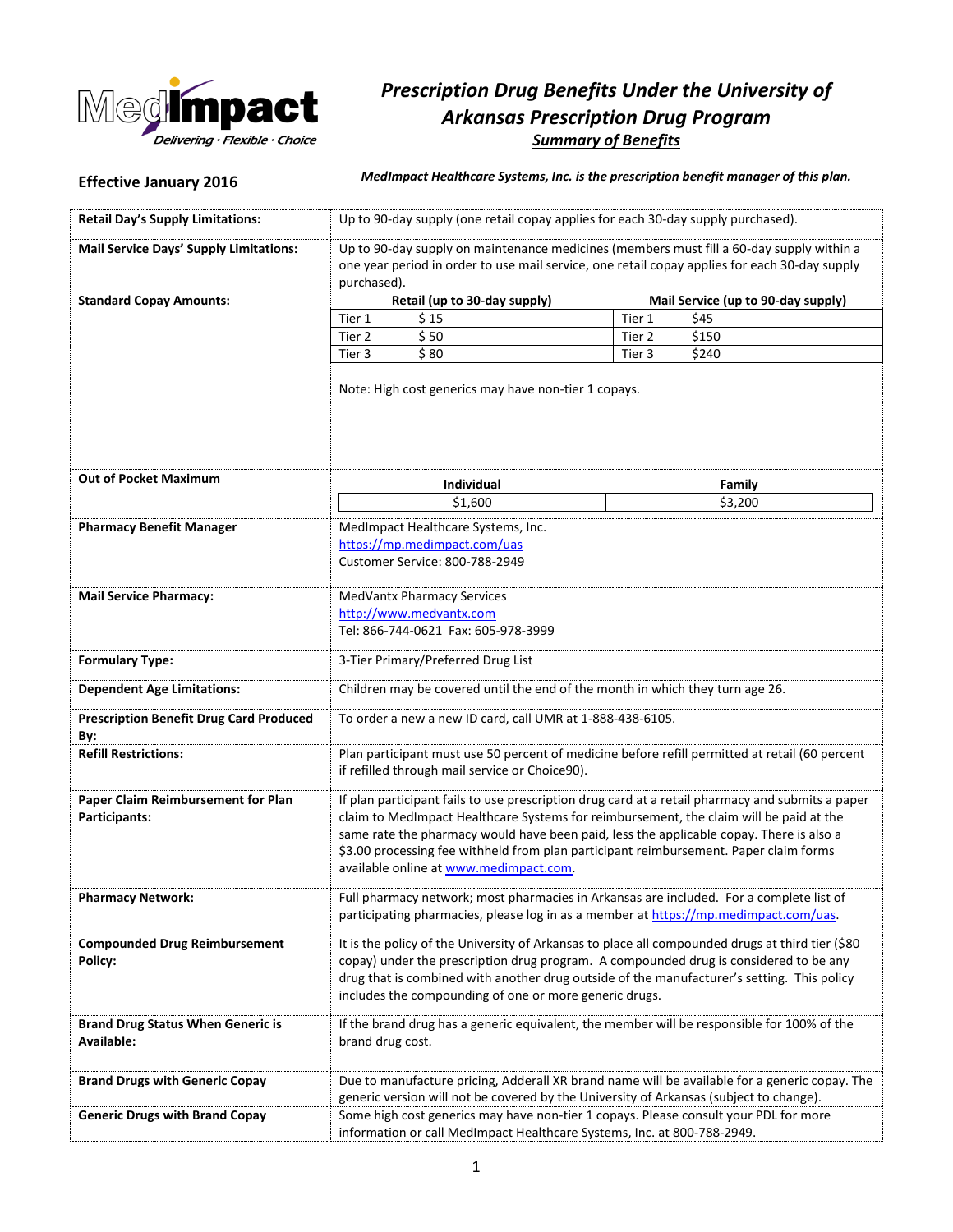| <b>Blood Glucose Monitors</b> | One per calendar year. Bayer and Abbott brands preferred. All other manufacturers will<br>return a non-formulary copay.                                                                                                                                                                                                                                                                                                                                                                                                                                                                              |
|-------------------------------|------------------------------------------------------------------------------------------------------------------------------------------------------------------------------------------------------------------------------------------------------------------------------------------------------------------------------------------------------------------------------------------------------------------------------------------------------------------------------------------------------------------------------------------------------------------------------------------------------|
| <b>Compounded Medications</b> | Covered up to \$200 per fill. All compound medications are third tier.                                                                                                                                                                                                                                                                                                                                                                                                                                                                                                                               |
| <b>Dose Optimization</b>      | For drugs where FDA approval is once-daily dosing and different strengths are available at<br>similar costs, quantity limits are set at 1 pill per day for the lower strengths in order to<br>decrease costs and increase compliance. For example, if a member is taking two 20mg<br>strength per day and the drug is available in a 40mg strength, a switch to the higher unit dose<br>may be required. The dose optimization program includes but is not limited to, the following<br>drugs (brand and generics): Coreg CR, Cymbalta, Effexor XR, Mirapex ER, Toprol XL, Ultram ER<br>and Vyvanse. |

*The University of Arkansas Pharmacy Advisory Committee, comprised of physicians, pharmacists and benefit specialists, makes all formulary, quantity and days' supply limitations decisions after careful consideration based upon published evidence-based medical data.*

**Please note that the University of Arkansas Preferred Drug List (PDL), administered by MedImpact Healthcare Systems, is not intended to be inclusive or exclusive of all drugs on the market, but reflects the more commonly used drugs.** Be sure to verify coverage per plan programs and limitations. You may call MedImpact Customer Service toll-free at 1-800-788-2949 or log in as a member at [https://mp.medimpact.com/uas.](https://mp.medimpact.com/uas)

### **(QL) = Quantity or Age Limits (ST) = Step Therapy**

\*NOTE: Only Bayer and Abbott testing supplies (test strips, lancets) are \$0 when purchased with a doctor's prescription. All other brands are considered tier 3, \$80 copay.

#### **\*\* Receive a No Cost Blood Glucose Monitoring System**

Blood glucose monitoring systems from Abbott and/or Bayer Healthcare are available by calling Abbot at (866) 224-8892 or Bayer at (888) 832-1039 (code BDC-MI). These are the preferred manufacturers for diabetic testing supplies for the University of Arkansas and are available at zero copayment. All other brands are considered tier 3, \$80 copay.

# **PRIOR AUTHORIZATION REQUIRED (PA):**

A process that evaluates the drug's prescribed use against a predetermined set of criteria to determine whether your employer will cover the medication. In most cases, if the physician does not submit a prior authorization prior to you presenting your prescription at the pharmacy, the claim will be denied at point of service. Contact MedImpact Customer Service toll-free at 1-800-788-2949 with questions and to begin the prior authorization process.

To obtain a list of drugs that requires a Prior Authorization please consult your PDL or Medimpact's member website.

#### **IMPORTANT INFORMATION ON THE PRIOR AUTHORIZATION PROCESS:**

MedImpact Healthcare Systems will provide the necessary paperwork to the prescriber for medications that require prior authorization. Plan participant or prescriber must contact MedImpact Customer Service toll-free at 1-800-788-2949 to begin the prior authorization process. **In the event a request for prior authorization is denied, plan participants are to contact MedImpact Healthcare Systems tollfree at 1-800-788-2949 if they wish to make an appeal. All appeals information can be sent to MedImpact Healthcare Systems, P.O. Box 509098, San Diego, CA 92150-9098 or fax to: 858-790-6060.**

# **QUANTITY LIMITS (QL):**

A quantity limitation refers to the maximum days' supply or quantity of a medication that you can obtain at one time under your prescription benefits (example up to a 30 day supply or 100 unit dose). Sometimes general therapeutic categories, specific drug classes or individual medications may have additional quantity limitation restrictions. Please consult your PDL or MedImpact's member website to see if your drug has a quantity limit associated with it.